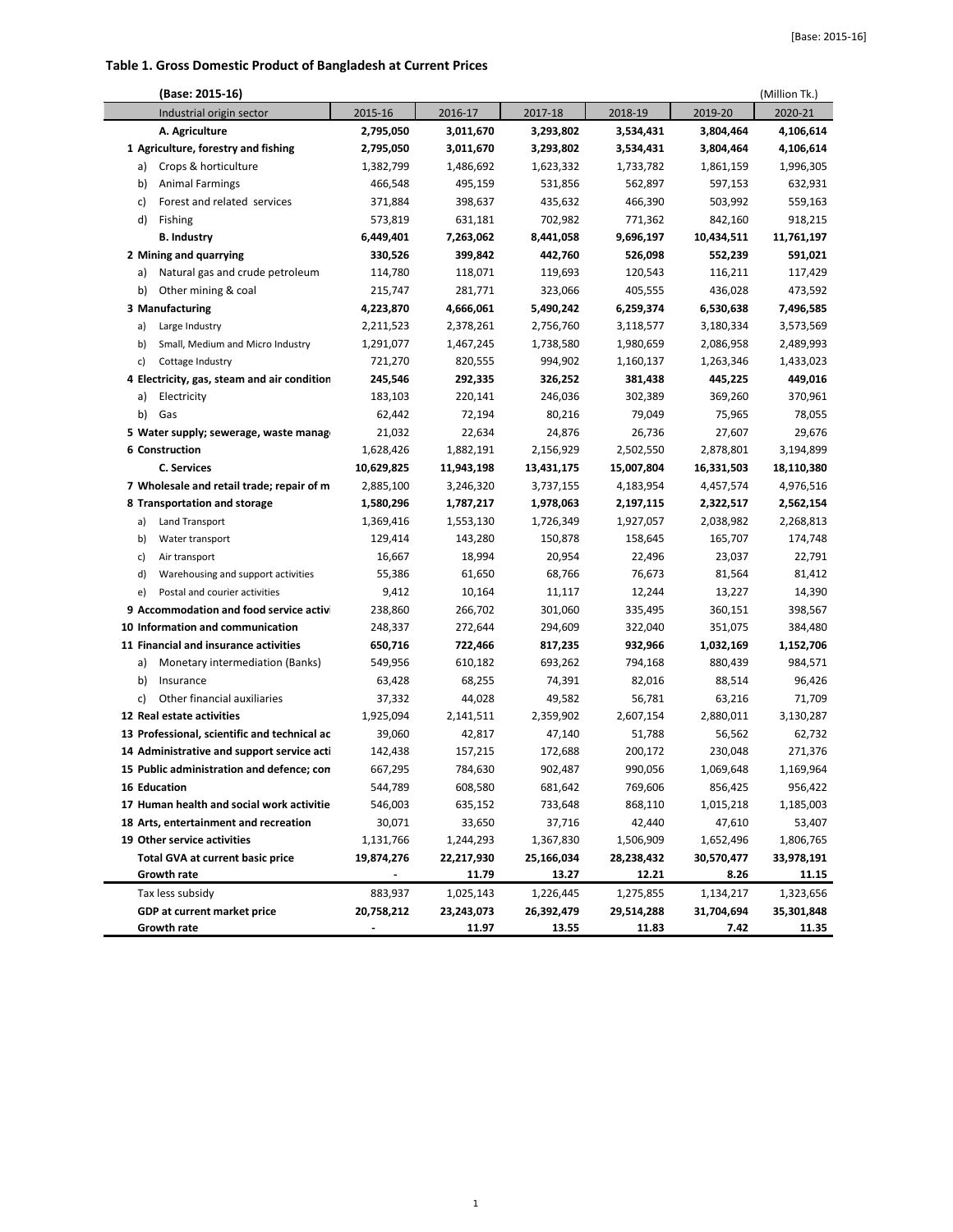### **Table 2. Sectoral Share of GDP at Current Prices**

| (Base: 2015-16)                              |         |         |         |         |         |         |
|----------------------------------------------|---------|---------|---------|---------|---------|---------|
| Industrial origin sector                     | 2015-16 | 2016-17 | 2017-18 | 2018-19 | 2019-20 | 2020-21 |
| A. Agriculture                               | 14.06   | 13.56   | 13.09   | 12.52   | 12.44   | 12.09   |
| 1 Agriculture, forestry and fishing          | 14.06   | 13.56   | 13.09   | 12.52   | 12.44   | 12.09   |
| a) Crops & horticulture                      | 6.96    | 6.69    | 6.45    | 6.14    | 6.09    | 5.88    |
| <b>Animal Farmings</b><br>b)                 | 2.35    | 2.23    | 2.11    | 1.99    | 1.95    | 1.86    |
| Forest and related services<br>c)            | 1.87    | 1.79    | 1.73    | 1.65    | 1.65    | 1.65    |
| d)<br>Fishing                                | 2.89    | 2.84    | 2.79    | 2.73    | 2.75    | 2.70    |
| <b>B. Industry</b>                           | 32.45   | 32.69   | 33.54   | 34.34   | 34.13   | 34.61   |
| 2 Mining and quarrying                       | 1.66    | 1.80    | 1.76    | 1.86    | 1.81    | 1.74    |
| Natural gas and crude petroleum<br>a)        | 0.58    | 0.53    | 0.48    | 0.43    | 0.38    | 0.35    |
| b) Other mining & coal                       | 1.09    | 1.27    | 1.28    | 1.44    | 1.43    | 1.39    |
| 3 Manufacturing                              | 21.25   | 21.00   | 21.82   | 22.17   | 21.36   | 22.06   |
| Large Industry<br>a)                         | 11.13   | 10.70   | 10.95   | 11.04   | 10.40   | 10.52   |
| Small, Medium and Micro Industry<br>b)       | 6.50    | 6.60    | 6.91    | 7.01    | 6.83    | 7.33    |
| Cottage Industry<br>c)                       | 3.63    | 3.69    | 3.95    | 4.11    | 4.13    | 4.22    |
| 4 Electricity, gas, steam and air condition  | 1.24    | 1.32    | 1.30    | 1.35    | 1.46    | 1.32    |
| Electricity<br>a)                            | 0.92    | 0.99    | 0.98    | 1.07    | 1.21    | 1.09    |
| Gas<br>b)                                    | 0.31    | 0.32    | 0.32    | 0.28    | 0.25    | 0.23    |
| 5 Water supply; sewerage, waste manag        | 0.11    | 0.10    | 0.10    | 0.09    | 0.09    | 0.09    |
| 6 Construction                               | 8.19    | 8.47    | 8.57    | 8.86    | 9.42    | 9.40    |
| <b>C. Services</b>                           | 53.49   | 53.75   | 53.37   | 53.15   | 53.42   | 53.30   |
| 7 Wholesale and retail trade; repair of m    | 14.52   | 14.61   | 14.85   | 14.82   | 14.58   | 14.65   |
| 8 Transportation and storage                 | 7.95    | 8.04    | 7.86    | 7.78    | 7.60    | 7.54    |
| a)<br>Land Transport                         | 6.89    | 6.99    | 6.86    | 6.82    | 6.67    | 6.68    |
| b)<br>Water transport                        | 0.65    | 0.64    | 0.60    | 0.56    | 0.54    | 0.51    |
| c)<br>Air transport                          | 0.08    | 0.09    | 0.08    | 0.08    | 0.08    | 0.07    |
| Warehousing and support activities<br>d)     | 0.28    | 0.28    | 0.27    | 0.27    | 0.27    | 0.24    |
| Postal and courier activities<br>e)          | 0.05    | 0.05    | 0.04    | 0.04    | 0.04    | 0.04    |
| 9 Accommodation and food service activ       | 1.20    | 1.20    | 1.20    | 1.19    | 1.18    | 1.17    |
| 10 Information and communication             | 1.25    | 1.23    | 1.17    | 1.14    | 1.15    | 1.13    |
| 11 Financial and insurance activities        | 3.27    | 3.25    | 3.25    | 3.30    | 3.38    | 3.39    |
| Monetary intermediation (Banks)<br>a)        | 2.77    | 2.75    | 2.75    | 2.81    | 2.88    | 2.90    |
| b)<br>Insurance                              | 0.32    | 0.31    | 0.30    | 0.29    | 0.29    | 0.28    |
| c)<br>Other financial auxiliaries            | 0.19    | 0.20    | 0.20    | 0.20    | 0.21    | 0.21    |
| 12 Real estate activities                    | 9.69    | 9.64    | 9.38    | 9.23    | 9.42    | 9.21    |
| 13 Professional, scientific and technical ac | 0.20    | 0.19    | 0.19    | 0.18    | 0.19    | 0.18    |
| 14 Administrative and support service acti   | 0.72    | 0.71    | 0.69    | 0.71    | 0.75    | 0.80    |
| 15 Public administration and defence; con    | 3.36    | 3.53    | 3.59    | 3.51    | 3.50    | 3.44    |
| 16 Education                                 | 2.74    | 2.74    | 2.71    | 2.73    | 2.80    | 2.81    |
| 17 Human health and social work activitie    | 2.75    | 2.86    | 2.92    | 3.07    | 3.32    | 3.49    |
| 18 Arts, entertainment and recreation        | 0.15    | 0.15    | 0.15    | 0.15    | 0.16    | 0.16    |
| 19 Other service activities                  | 5.69    | 5.60    | 5.44    | 5.34    | 5.41    | 5.32    |
| Total GVA at current basic price             | 100.00  | 100.00  | 100.00  | 100.00  | 100.00  | 100.00  |
|                                              |         |         |         |         |         |         |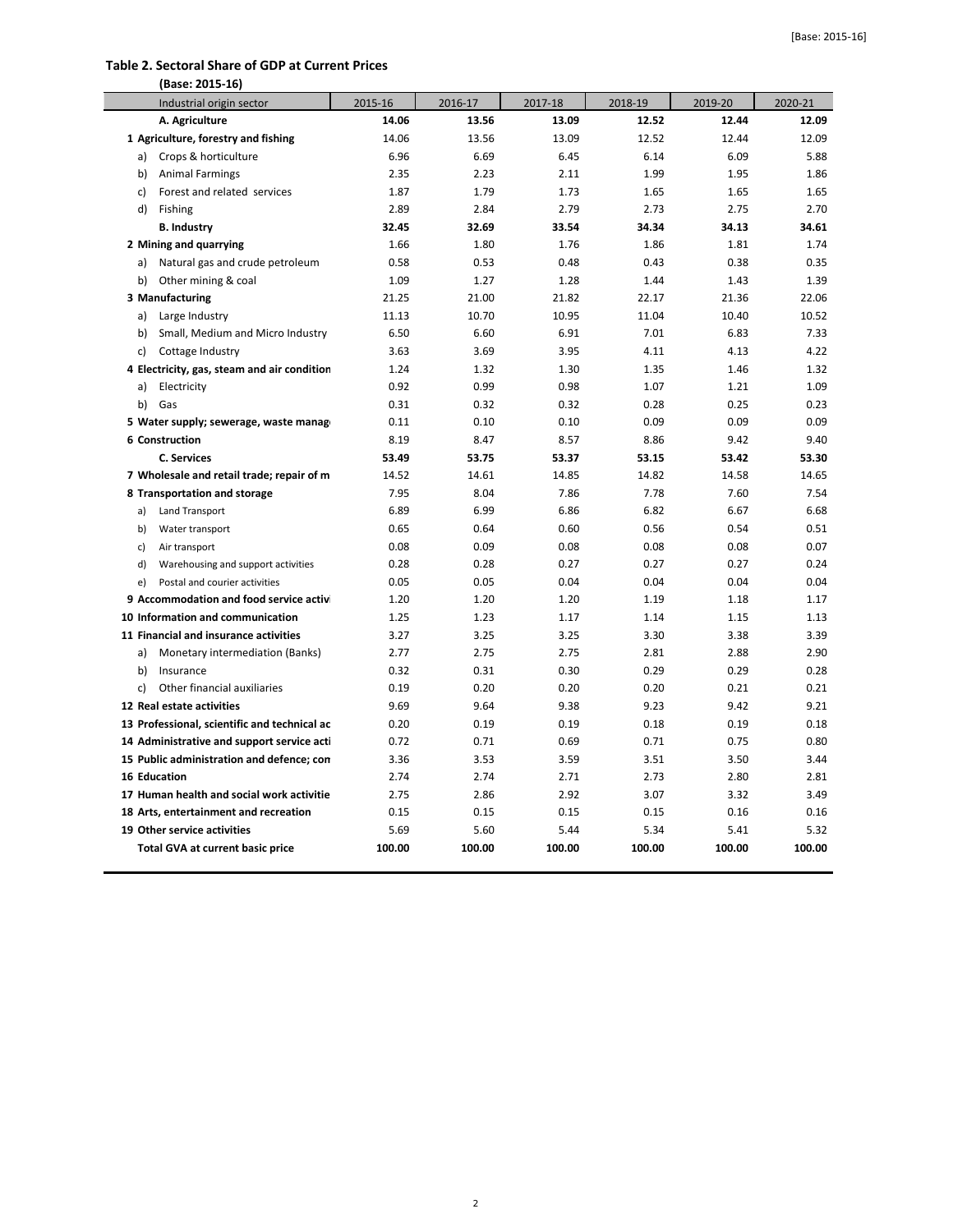#### **Table 3. Sectoral Growth Rate of GDP at Current Prices**

| (Base: 2015-16)                              |         |         |         |         |          |         |
|----------------------------------------------|---------|---------|---------|---------|----------|---------|
| Industrial origin sector                     | 2015-16 | 2016-17 | 2017-18 | 2018-19 | 2019-20  | 2020-21 |
| A. Agriculture                               |         | 7.75    | 9.37    | 7.31    | 7.64     | 7.94    |
| 1 Agriculture, forestry and fishing          |         | 7.75    | 9.37    | 7.31    | 7.64     | 7.94    |
| Crops & horticulture<br>a)                   |         | 7.51    | 9.19    | 6.80    | 7.35     | 7.26    |
| <b>Animal Farmings</b><br>b)                 |         | 6.13    | 7.41    | 5.84    | 6.09     | 5.99    |
| Forest and related services<br>c)            |         | 7.19    | 9.28    | 7.06    | 8.06     | 10.95   |
| d)<br>Fishing                                |         | 10.00   | 11.38   | 9.73    | 9.18     | 9.03    |
| <b>B. Industry</b>                           |         | 12.62   | 16.22   | 14.87   | 7.61     | 12.71   |
| 2 Mining and quarrying                       |         | 20.97   | 10.73   | 18.82   | 4.97     | 7.02    |
| Natural gas and crude petroleum<br>a)        |         | 2.87    | 1.37    | 0.71    | $-3.59$  | 1.05    |
| b)<br>Other mining & coal                    |         | 30.60   | 14.66   | 25.53   | 7.51     | 8.61    |
| 3 Manufacturing                              |         | 10.47   | 17.66   | 14.01   | 4.33     | 14.79   |
| a)<br>Large Industry                         |         | 7.54    | 15.91   | 13.12   | 1.98     | 12.36   |
| Small, Medium and Micro Industry<br>b)       |         | 13.65   | 18.49   | 13.92   | 5.37     | 19.31   |
| Cottage Industry<br>c)                       |         | 13.77   | 21.25   | 16.61   | 8.90     | 13.43   |
| 4 Electricity, gas, steam and air condition  |         | 19.06   | 11.60   | 16.92   | 16.72    | 0.85    |
| Electricity<br>a)                            |         | 20.23   | 11.76   | 22.90   | 22.11    | 0.46    |
| b)<br>Gas                                    |         | 15.62   | 11.11   | $-1.45$ | $-3.90$  | 2.75    |
| 5 Water supply; sewerage, waste manage       |         | 7.62    | 9.91    | 7.48    | 3.26     | 7.50    |
| 6 Construction                               |         | 15.58   | 14.60   | 16.02   | 15.03    | 10.98   |
| <b>C. Services</b>                           |         | 12.36   | 12.46   | 11.74   | 8.82     | 10.89   |
| 7 Wholesale and retail trade; repair of m    |         | 12.52   | 15.12   | 11.96   | 6.54     | 11.64   |
| 8 Transportation and storage                 |         | 13.09   | 10.68   | 11.07   | 5.71     | 10.32   |
| Land Transport<br>a)                         |         | 13.42   | 11.15   | 11.63   | 5.81     | 11.27   |
| Water transport<br>b)                        |         | 10.71   | 5.30    | 5.15    | 4.45     | 5.46    |
| Air transport<br>c)                          |         | 13.96   | 10.32   | 7.36    | 2.41     | $-1.07$ |
| d)<br>Warehousing and support activities     |         | 11.31   | 11.54   | 11.50   | 6.38     | $-0.19$ |
| e)<br>Postal and courier activities          |         | 7.99    | 9.38    | 10.14   | 8.03     | 8.79    |
| 9 Accommodation and food service activ       |         | 11.66   | 12.88   | 11.44   | 7.35     | 10.67   |
| 10 Information and communication             |         | 9.79    | 8.06    | 9.31    | 9.02     | 9.52    |
| 11 Financial and insurance activities        |         | 11.03   | 13.12   | 14.16   | 10.63    | 11.68   |
| Monetary intermediation (Banks)<br>a)        |         | 10.95   | 13.62   | 14.56   | 10.86    | 11.83   |
| b)<br>Insurance                              |         | 7.61    | 8.99    | 10.25   | 7.92     | 8.94    |
| Other financial auxiliaries<br>c)            |         | 17.94   | 12.61   | 14.52   | 11.33    | 13.44   |
| 12 Real estate activities                    |         | 11.24   | 10.20   | 10.48   | 10.47    | 8.69    |
| 13 Professional, scientific and technical ac |         | 9.62    | 10.10   | 9.86    | 9.22     | 10.91   |
| 14 Administrative and support service acti   |         | 10.37   | 9.84    | 15.91   | 14.93    | 17.97   |
| 15 Public administration and defence; con    |         | 17.58   | 15.02   | 9.70    | 8.04     | 9.38    |
| 16 Education                                 |         | 11.71   | 12.01   | 12.90   | 11.28    | 11.68   |
| 17 Human health and social work activitie    |         | 16.33   | 15.51   | 18.33   | 16.95    | 16.72   |
| 18 Arts, entertainment and recreation        |         | 11.90   | 12.08   | 12.53   | 12.18    | 12.18   |
| 19 Other service activities                  |         | 9.94    | 9.93    | 10.17   | 9.66     | 9.34    |
| Total GVA at current basic price             |         | 11.79   | 13.27   | 12.21   | 8.26     | 11.15   |
| Tax less subsidy                             |         | 15.97   | 19.64   | 4.03    | $-11.10$ | 16.70   |
| GDP at current market price                  |         | 11.97   | 13.55   | 11.83   | 7.42     | 11.35   |
|                                              |         |         |         |         |          |         |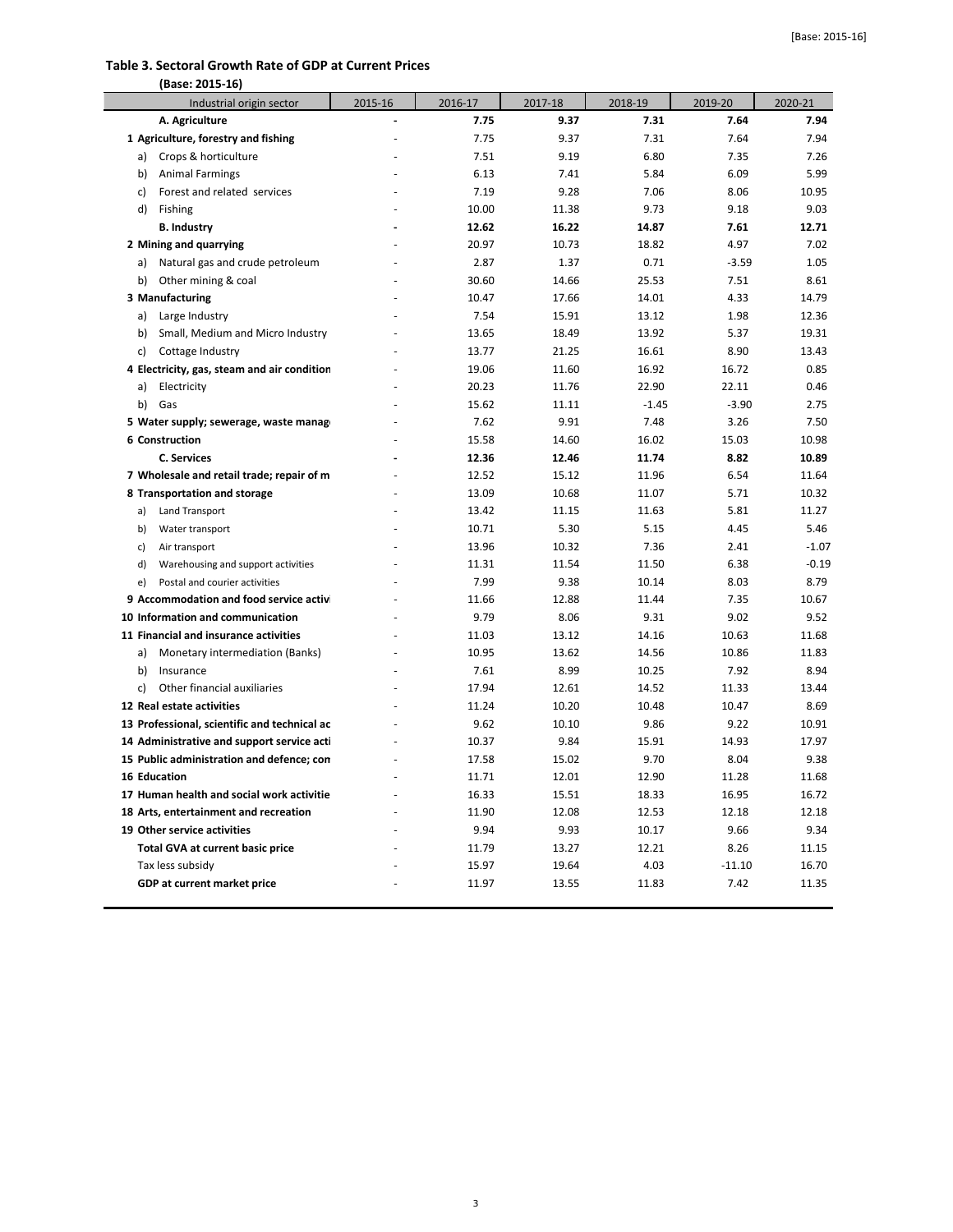#### **Table 4. Gross Domestic Product of Bangladesh at Constant Prices**

|    | (Base: 2015-16)                              |            |            |            |            |            | (Million Tk.) |
|----|----------------------------------------------|------------|------------|------------|------------|------------|---------------|
|    | Industrial origin sector                     | 2015-16    | 2016-17    | 2017-18    | 2018-19    | 2019-20    | 2020-21       |
|    | A. Agriculture                               | 2,795,050  | 2,884,380  | 2,986,618  | 3,083,999  | 3,189,501  | 3,290,754     |
|    | 1 Agriculture, forestry and fishing          | 2,795,050  | 2,884,380  | 2,986,618  | 3,083,999  | 3,189,501  | 3,290,754     |
| a) | Crops & horticulture                         | 1,382,799  | 1,413,445  | 1,452,281  | 1,482,299  | 1,519,388  | 1,554,174     |
| b) | <b>Animal Farmings</b>                       | 466,548    | 479,482    | 493,403    | 508,246    | 524,455    | 539,891       |
| c) | Forest and related services                  | 371,884    | 390,487    | 410,329    | 431,359    | 454,402    | 477,043       |
| d) | Fishing                                      | 573,819    | 600,966    | 630,605    | 662,095    | 691,256    | 719,645       |
|    | <b>B. Industry</b>                           | 6,449,401  | 6,982,905  | 7,694,869  | 8,590,037  | 8,900,231  | 9,815,808     |
|    | 2 Mining and quarrying                       | 330,526    | 387,669    | 424,694    | 472,709    | 487,657    | 519,315       |
| a) | Natural gas and crude petroleum              | 114,780    | 114,391    | 114,438    | 113,784    | 108,701    | 109,050       |
| b) | Other mining & coal                          | 215,747    | 273,278    | 310,256    | 358,925    | 378,956    | 410,266       |
|    | 3 Manufacturing                              | 4,223,870  | 4,523,191  | 4,995,976  | 5,612,204  | 5,706,535  | 6,367,645     |
| a) | Large Industry                               | 2,211,523  | 2,313,882  | 2,570,157  | 2,898,847  | 2,910,717  | 3,219,668     |
| b) | Small, Medium and Micro Industry             | 1,291,077  | 1,421,018  | 1,578,819  | 1,746,320  | 1,793,253  | 2,042,406     |
| c) | Cottage Industry                             | 721,270    | 788,292    | 847,000    | 967,038    | 1,002,566  | 1,105,571     |
|    | 4 Electricity, gas, steam and air condition  | 245,546    | 262,905    | 284,658    | 308,124    | 310,201    | 339,803       |
| a) | Electricity                                  | 183,103    | 199,177    | 219,273    | 241,683    | 246,204    | 274,875       |
| b) | Gas                                          | 62,442     | 63,728     | 65,384     | 66,440     | 63,997     | 64,928        |
|    | 5 Water supply; sewerage, waste manag        | 21,032     | 21,796     | 22,441     | 23,857     | 24,376     | 25,996        |
|    | 6 Construction                               | 1,628,426  | 1,787,343  | 1,967,101  | 2,173,144  | 2,371,462  | 2,563,048     |
|    | <b>C. Services</b>                           | 10,629,825 | 11,307,474 | 12,048,523 | 12,877,439 | 13,383,891 | 14,151,080    |
|    | 7 Wholesale and retail trade; repair of m    | 2,885,100  | 3,122,247  | 3,395,047  | 3,695,607  | 3,814,389  | 4,105,896     |
|    | 8 Transportation and storage                 | 1,580,296  | 1,677,100  | 1,790,096  | 1,915,556  | 1,948,698  | 2,027,395     |
| a) | Land Transport                               | 1,369,416  | 1,458,904  | 1,562,145  | 1,678,127  | 1,707,365  | 1,787,300     |
| b) | Water transport                              | 129,414    | 130,805    | 132,834    | 134,761    | 135,771    | 138,220       |
| c) | Air transport                                | 16,667     | 18,769     | 20,605     | 22,064     | 22,350     | 21,903        |
| d) | Warehousing and support activities           | 55,386     | 58,906     | 64,267     | 69,899     | 72,287     | 68,681        |
| e) | Postal and courier activities                | 9,412      | 9,716      | 10,245     | 10,704     | 10,925     | 11,290        |
|    | 9 Accommodation and food service activ       | 238,860    | 251,730    | 265,636    | 280,610    | 285,346    | 298,278       |
|    | 10 Information and communication             | 248,337    | 269,075    | 287,286    | 308,422    | 328,686    | 352,057       |
|    | 11 Financial and insurance activities        | 650,716    | 685,235    | 732,783    | 793,237    | 830,679    | 879,010       |
| a) | Monetary intermediation (Banks)              | 549,956    | 578,737    | 621,621    | 675,227    | 708,568    | 750,797       |
| b) | Insurance                                    | 63,428     | 64,738     | 66,704     | 69,733     | 71,236     | 73,530        |
| c) | Other financial auxiliaries                  | 37,332     | 41,759     | 44,458     | 48,277     | 50,875     | 54,682        |
|    | 12 Real estate activities                    | 1,925,094  | 1,989,206  | 2,058,413  | 2,132,677  | 2,211,091  | 2,286,675     |
|    | 13 Professional, scientific and technical ac | 39,060     | 40,610     | 42,269     | 44,032     | 45,521     | 47,836        |
|    | 14 Administrative and support service acti   | 142,438    | 151,553    | 163,289    | 176,631    | 187,808    | 199,110       |
|    | 15 Public administration and defence; con    | 667,295    | 742,202    | 806,560    | 858,900    | 906,023    | 960,814       |
|    | 16 Education                                 | 544,789    | 577,218    | 611,202    | 654,343    | 689,242    | 729,318       |
|    | 17 Human health and social work activitie    | 546,003    | 602,421    | 657,834    | 738,094    | 817,037    | 903,639       |
|    | 18 Arts, entertainment and recreation        | 30,071     | 31,568     | 33,223     | 35,044     | 36,948     | 39,077        |
|    | 19 Other service activities                  | 1,131,766  | 1,167,310  | 1,204,885  | 1,244,287  | 1,282,423  | 1,321,975     |
|    | <b>Total GVA at constant basic price</b>     | 19,874,276 | 21,174,759 | 22,730,011 | 24,551,474 | 25,473,623 | 27,257,642    |
|    | Growth rate                                  |            | 6.54       | 7.34       | 8.01       | 3.76       | 7.00          |
|    | Tax less subsidy                             | 883,937    | 951,470    | 1,015,729  | 1,065,882  | 1,027,026  | 1,081,802     |
|    | GDP at constant market price                 | 20,758,212 | 22,126,229 | 23,745,740 | 25,617,356 | 26,500,649 | 28,339,444    |
|    | Growth rate                                  |            | 6.59       | 7.32       | 7.88       | 3.45       | 6.94          |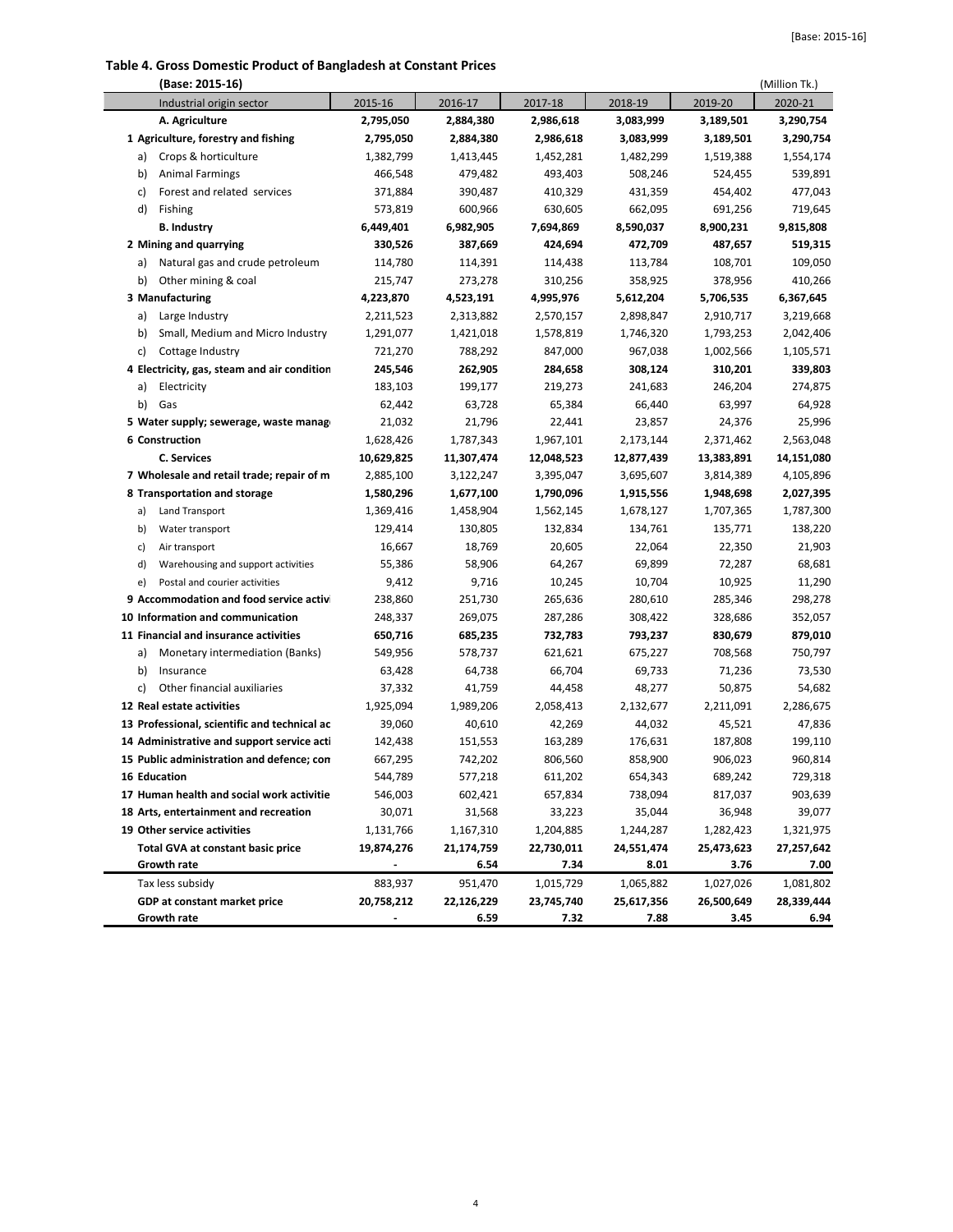#### **Table 5. Sectoral Share of GDP at Constant Prices**

| (Base: 2015-16)                          |                                              |         |         |         |         |         |         |
|------------------------------------------|----------------------------------------------|---------|---------|---------|---------|---------|---------|
| Industrial origin sector                 |                                              | 2015-16 | 2016-17 | 2017-18 | 2018-19 | 2019-20 | 2020-21 |
| A. Agriculture                           |                                              | 14.06   | 13.62   | 13.14   | 12.56   | 12.52   | 12.07   |
| 1 Agriculture, forestry and fishing      |                                              | 14.06   | 13.62   | 13.14   | 12.56   | 12.52   | 12.07   |
| a) Crops & horticulture                  |                                              | 6.96    | 6.68    | 6.39    | 6.04    | 5.96    | 5.70    |
| b)<br><b>Animal Farmings</b>             |                                              | 2.35    | 2.26    | 2.17    | 2.07    | 2.06    | 1.98    |
| c)                                       | Forest and related services                  | 1.87    | 1.84    | 1.81    | 1.76    | 1.78    | 1.75    |
| d)<br>Fishing                            |                                              | 2.89    | 2.84    | 2.77    | 2.70    | 2.71    | 2.64    |
| <b>B. Industry</b>                       |                                              | 32.45   | 32.98   | 33.85   | 34.99   | 34.94   | 36.01   |
| 2 Mining and quarrying                   |                                              | 1.66    | 1.83    | 1.87    | 1.93    | 1.91    | 1.91    |
| a)                                       | Natural gas and crude petroleum              | 0.58    | 0.54    | 0.50    | 0.46    | 0.43    | 0.40    |
| b) Other mining & coal                   |                                              | 1.09    | 1.29    | 1.36    | 1.46    | 1.49    | 1.51    |
| 3 Manufacturing                          |                                              | 21.25   | 21.36   | 21.98   | 22.86   | 22.40   | 23.36   |
| Large Industry<br>a)                     |                                              | 11.13   | 10.93   | 11.31   | 11.81   | 11.43   | 11.81   |
| b)                                       | Small, Medium and Micro Industry             | 6.50    | 6.71    | 6.95    | 7.11    | 7.04    | 7.49    |
| c) Cottage Industry                      |                                              | 3.63    | 3.72    | 3.73    | 3.94    | 3.94    | 4.06    |
|                                          | 4 Electricity, gas, steam and air condition  | 1.24    | 1.24    | 1.25    | 1.26    | 1.22    | 1.25    |
| Electricity<br>a)                        |                                              | 0.92    | 0.94    | 0.96    | 0.98    | 0.97    | 1.01    |
| b) Gas                                   |                                              | 0.31    | 0.30    | 0.29    | 0.27    | 0.25    | 0.24    |
|                                          | 5 Water supply; sewerage, waste manag        | 0.11    | 0.10    | 0.10    | 0.10    | 0.10    | 0.10    |
| 6 Construction                           |                                              | 8.19    | 8.44    | 8.65    | 8.85    | 9.31    | 9.40    |
| <b>C. Services</b>                       |                                              | 53.49   | 53.40   | 53.01   | 52.45   | 52.54   | 51.92   |
|                                          | 7 Wholesale and retail trade; repair of m    | 14.52   | 14.75   | 14.94   | 15.05   | 14.97   | 15.06   |
| 8 Transportation and storage             |                                              | 7.95    | 7.92    | 7.88    | 7.80    | 7.65    | 7.44    |
| Land Transport<br>a)                     |                                              | 6.89    | 6.89    | 6.87    | 6.84    | 6.70    | 6.56    |
| Water transport<br>b)                    |                                              | 0.65    | 0.62    | 0.58    | 0.55    | 0.53    | 0.51    |
| c)<br>Air transport                      |                                              | 0.08    | 0.09    | 0.09    | 0.09    | 0.09    | 0.08    |
| d)                                       | Warehousing and support activities           | 0.28    | 0.28    | 0.28    | 0.28    | 0.28    | 0.25    |
| Postal and courier activities<br>e)      |                                              | 0.05    | 0.05    | 0.05    | 0.04    | 0.04    | 0.04    |
|                                          | 9 Accommodation and food service activ       | 1.20    | 1.19    | 1.17    | 1.14    | 1.12    | 1.09    |
| 10 Information and communication         |                                              | 1.25    | 1.27    | 1.26    | 1.26    | 1.29    | 1.29    |
| 11 Financial and insurance activities    |                                              | 3.27    | 3.24    | 3.22    | 3.23    | 3.26    | 3.22    |
| a)                                       | Monetary intermediation (Banks)              | 2.77    | 2.73    | 2.73    | 2.75    | 2.78    | 2.75    |
| b)<br>Insurance                          |                                              | 0.32    | 0.31    | 0.29    | 0.28    | 0.28    | 0.27    |
| Other financial auxiliaries<br>c)        |                                              | 0.19    | 0.20    | 0.20    | 0.20    | 0.20    | 0.20    |
| 12 Real estate activities                |                                              | 9.69    | 9.39    | 9.06    | 8.69    | 8.68    | 8.39    |
|                                          | 13 Professional, scientific and technical ac | 0.20    | 0.19    | 0.19    | 0.18    | 0.18    | 0.18    |
|                                          | 14 Administrative and support service acti   | 0.72    | 0.72    | 0.72    | 0.72    | 0.74    | 0.73    |
|                                          | 15 Public administration and defence; con    | 3.36    | 3.51    | 3.55    | 3.50    | 3.56    | 3.52    |
| <b>16 Education</b>                      |                                              | 2.74    | 2.73    | 2.69    | 2.67    | 2.71    | 2.68    |
|                                          | 17 Human health and social work activitie    | 2.75    | 2.84    | 2.89    | 3.01    | 3.21    | 3.32    |
| 18 Arts, entertainment and recreation    |                                              | 0.15    | 0.15    | 0.15    | 0.14    | 0.15    | 0.14    |
| 19 Other service activities              |                                              | 5.69    | 5.51    | 5.30    | 5.07    | 5.03    | 4.85    |
| <b>Total GVA at constant basic price</b> |                                              | 100.00  | 100.00  | 100.00  | 100.00  | 100.00  | 100.00  |
|                                          |                                              |         |         |         |         |         |         |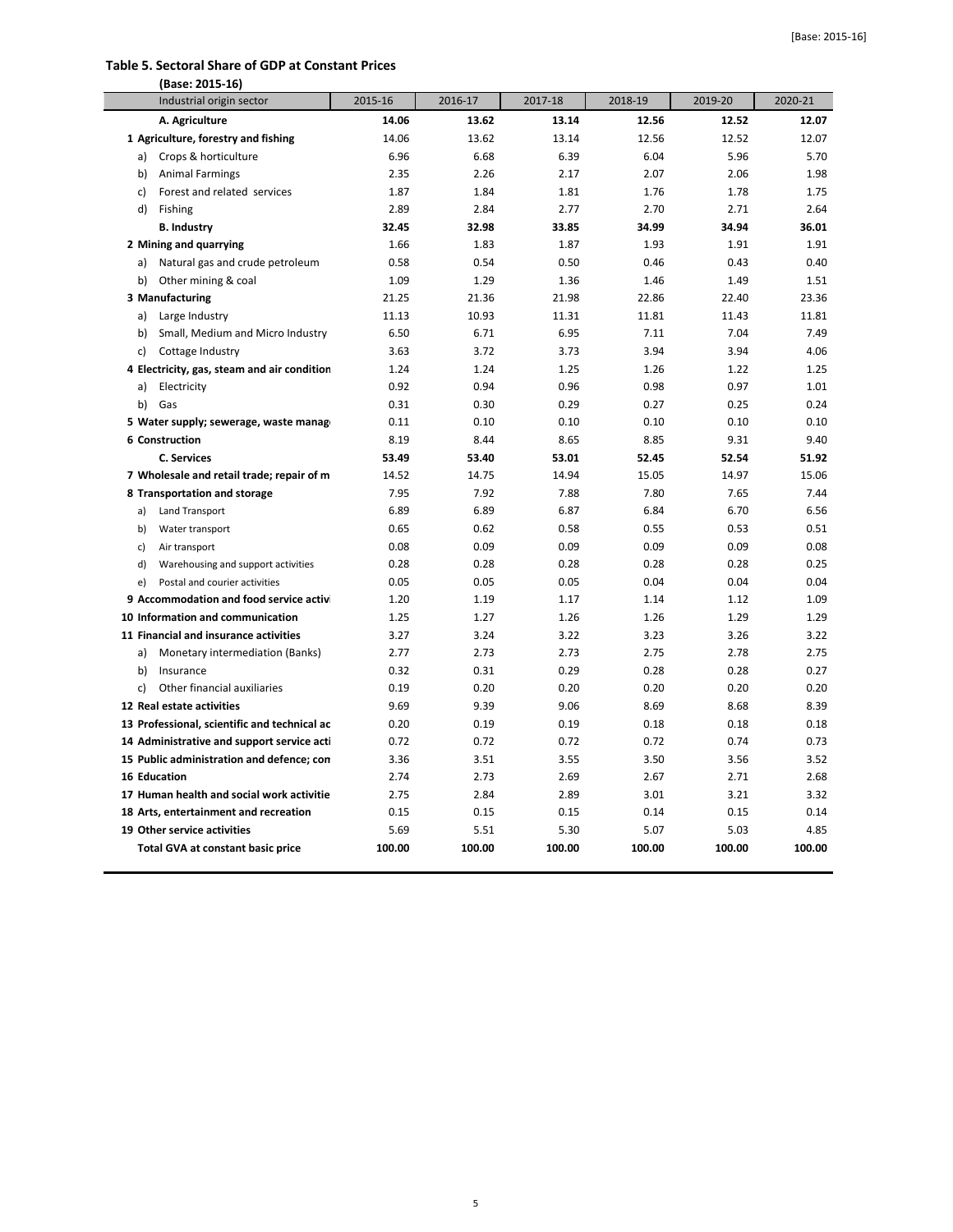#### **Table 6. Sectoral Growth Rate of GDP at Constant Prices**

| (Base: 2015-16)                              |                          |         |         |         |         |         |
|----------------------------------------------|--------------------------|---------|---------|---------|---------|---------|
| Industrial origin sector                     | 2015-16                  | 2016-17 | 2017-18 | 2018-19 | 2019-20 | 2020-21 |
| A. Agriculture                               | $\overline{\phantom{a}}$ | 3.20    | 3.54    | 3.26    | 3.42    | 3.17    |
| 1 Agriculture, forestry and fishing          |                          | 3.20    | 3.54    | 3.26    | 3.42    | 3.17    |
| Crops & horticulture<br>a)                   |                          | 2.22    | 2.75    | 2.07    | 2.50    | 2.29    |
| <b>Animal Farmings</b><br>b)                 |                          | 2.77    | 2.90    | 3.01    | 3.19    | 2.94    |
| Forest and related services<br>c)            |                          | 5.00    | 5.08    | 5.13    | 5.34    | 4.98    |
| d)<br>Fishing                                |                          | 4.73    | 4.93    | 4.99    | 4.40    | 4.11    |
| <b>B. Industry</b>                           |                          | 8.27    | 10.20   | 11.63   | 3.61    | 10.29   |
| 2 Mining and quarrying                       |                          | 17.29   | 9.55    | 11.31   | 3.16    | 6.49    |
| Natural gas and crude petroleum<br>a)        |                          | $-0.34$ | 0.04    | $-0.57$ | $-4.47$ | 0.32    |
| b) Other mining & coal                       |                          | 26.67   | 13.53   | 15.69   | 5.58    | 8.26    |
| 3 Manufacturing                              |                          | 7.09    | 10.45   | 12.33   | 1.68    | 11.59   |
| Large Industry<br>a)                         |                          | 4.63    | 11.08   | 12.79   | 0.41    | 10.61   |
| Small, Medium and Micro Industry<br>b)       |                          | 10.06   | 11.10   | 10.61   | 2.69    | 13.89   |
| c)<br>Cottage Industry                       |                          | 9.29    | 7.45    | 14.17   | 3.67    | 10.27   |
| 4 Electricity, gas, steam and air condition  |                          | 7.07    | 8.27    | 8.24    | 0.67    | 9.54    |
| a)<br>Electricity                            |                          | 8.78    | 10.09   | 10.22   | 1.87    | 11.65   |
| b)<br>Gas                                    |                          | 2.06    | 2.60    | 1.62    | $-3.68$ | 1.45    |
| 5 Water supply; sewerage, waste manag        |                          | 3.63    | 2.96    | 6.31    | 2.18    | 6.65    |
| <b>6 Construction</b>                        |                          | 9.76    | 10.06   | 10.47   | 9.13    | 8.08    |
| <b>C. Services</b>                           |                          | 6.37    | 6.55    | 6.88    | 3.93    | 5.73    |
| 7 Wholesale and retail trade; repair of m    |                          | 8.22    | 8.74    | 8.85    | 3.21    | 7.64    |
| 8 Transportation and storage                 |                          | 6.13    | 6.74    | 7.01    | 1.73    | 4.04    |
| Land Transport<br>a)                         |                          | 6.53    | 7.08    | 7.42    | 1.74    | 4.68    |
| Water transport<br>b)                        |                          | 1.07    | 1.55    | 1.45    | 0.75    | 1.80    |
| Air transport<br>c)                          |                          | 12.61   | 9.78    | 7.08    | 1.29    | $-2.00$ |
| d)<br>Warehousing and support activities     |                          | 6.35    | 9.10    | 8.76    | 3.42    | $-4.99$ |
| Postal and courier activities<br>e)          |                          | 3.23    | 5.44    | 4.48    | 2.07    | 3.34    |
| 9 Accommodation and food service activ       |                          | 5.39    | 5.52    | 5.64    | 1.69    | 4.53    |
| 10 Information and communication             |                          | 8.35    | 6.77    | 7.36    | 6.57    | 7.11    |
| 11 Financial and insurance activities        |                          | 5.30    | 6.94    | 8.25    | 4.72    | 5.82    |
| Monetary intermediation (Banks)<br>a)        |                          | 5.23    | 7.41    | 8.62    | 4.94    | 5.96    |
| b)<br>Insurance                              |                          | 2.07    | 3.04    | 4.54    | 2.16    | 3.22    |
| Other financial auxiliaries<br>c)            |                          | 11.86   | 6.46    | 8.59    | 5.38    | 7.48    |
| 12 Real estate activities                    |                          | 3.33    | 3.48    | 3.61    | 3.68    | 3.42    |
| 13 Professional, scientific and technical ac |                          | 3.97    | 4.08    | 4.17    | 3.38    | 5.09    |
| 14 Administrative and support service acti   |                          | 6.40    | 7.74    | 8.17    | 6.33    | 6.02    |
| 15 Public administration and defence; con    |                          | 11.23   | 8.67    | 6.49    | 5.49    | 6.05    |
| 16 Education                                 |                          | 5.95    | 5.89    | 7.06    | 5.33    | 5.81    |
| 17 Human health and social work activitie    |                          | 10.33   | 9.20    | 12.20   | 10.70   | 10.60   |
| 18 Arts, entertainment and recreation        |                          | 4.98    | 5.24    | 5.48    | 5.43    | 5.76    |
| 19 Other service activities                  |                          | 3.14    | 3.22    | 3.27    | 3.06    | 3.08    |
| <b>Total GVA at constant basic price</b>     |                          | 6.54    | 7.34    | 8.01    | 3.76    | 7.00    |
| Tax less subsidy                             |                          | 7.64    | 6.75    | 4.94    | $-3.65$ | 5.33    |
| GDP at constant market price                 |                          | 6.59    | 7.32    | 7.88    | 3.45    | 6.94    |
|                                              |                          |         |         |         |         |         |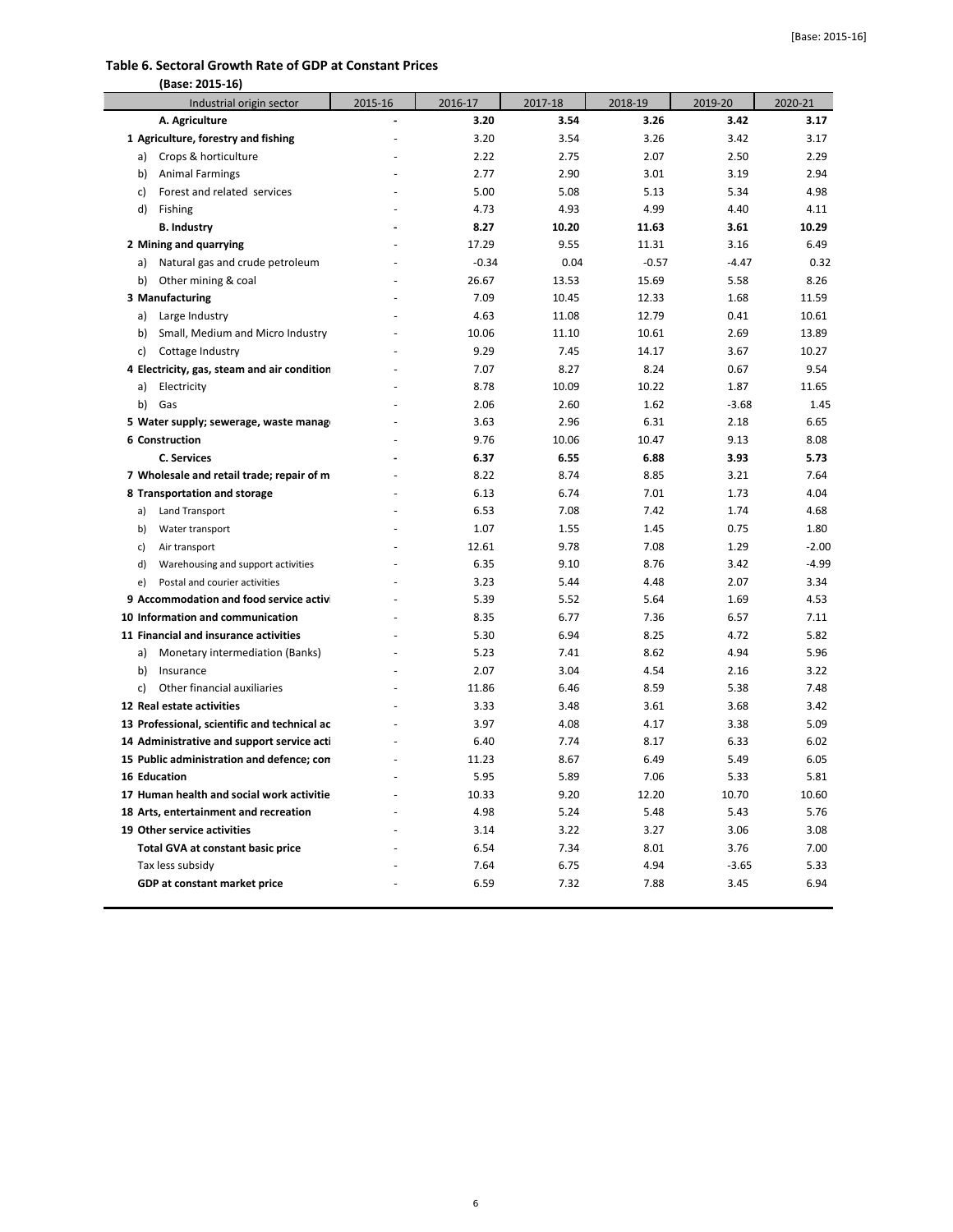#### **Table 7. Implicit GDP and Sectoral Deflators**

| (Base: 2015-16)                                    |                  |                  |                  |                  |                  |                  |
|----------------------------------------------------|------------------|------------------|------------------|------------------|------------------|------------------|
| Industrial origin sector                           | 2015-16          | 2016-17          | 2017-18          | 2018-19          | 2019-20          | 2020-21          |
| A. Agriculture                                     | 100.00           | 104.41           | 110.29           | 114.61           | 119.28           | 124.79           |
| 1 Agriculture, forestry and fishing                | 100.00           | 104.41           | 110.29           | 114.61           | 119.28           | 124.79           |
| Crops & horticulture<br>a)                         | 100.00           | 105.18           | 111.78           | 116.97           | 122.49           | 128.45           |
| b)<br><b>Animal Farmings</b>                       | 100.00           | 103.27           | 107.79           | 110.75           | 113.86           | 117.23           |
| Forest and related services<br>c)                  | 100.00           | 102.09           | 106.17           | 108.12           | 110.91           | 117.21           |
| d)<br>Fishing                                      | 100.00           | 105.03           | 111.48           | 116.50           | 121.83           | 127.59           |
| <b>B. Industry</b>                                 | 100.00           | 104.01           | 109.70           | 112.88           | 117.24           | 119.82           |
| 2 Mining and quarrying                             | 100.00           | 103.14           | 104.25           | 111.29           | 113.24           | 113.81           |
| Natural gas and crude petroleum<br>a)              | 100.00           | 103.22           | 104.59           | 105.94           | 106.91           | 107.68           |
| Other mining & coal<br>b)                          | 100.00           | 103.11           | 104.13           | 112.99           | 115.06           | 115.44           |
| 3 Manufacturing                                    | 100.00           | 103.16           | 109.89           | 111.53           | 114.44           | 117.73           |
| Large Industry<br>a)                               | 100.00           | 102.78           | 107.26           | 107.58           | 109.26           | 110.99           |
| Small, Medium and Micro Industry<br>b)             | 100.00           | 103.25           | 110.12           | 113.42           | 116.38           | 121.91           |
| c)<br>Cottage Industry                             | 100.00           | 104.09           | 117.46           | 119.97           | 126.01           | 129.62           |
| 4 Electricity, gas, steam and air condition        | 100.00           | 111.19           | 114.61           | 123.79           | 143.53           | 132.14           |
| a)<br>Electricity                                  | 100.00           | 110.53           | 112.21           | 125.12           | 149.98           | 134.96           |
| b)<br>Gas                                          | 100.00           | 113.28           | 122.68           | 118.98           | 118.70           | 120.22           |
| 5 Water supply; sewerage, waste manag              | 100.00           | 103.85           | 110.85           | 112.07           | 113.26           | 114.16           |
| <b>6 Construction</b>                              | 100.00           | 105.31           | 109.65           | 115.16           | 121.39           | 124.65           |
| C. Services                                        | 100.00           | 105.62           | 111.48           | 116.54           | 122.02           | 127.98           |
| 7 Wholesale and retail trade; repair of m          | 100.00           | 103.97           | 110.08           | 113.21           | 116.86           | 121.20           |
| 8 Transportation and storage                       | 100.00           | 106.57           | 110.50           | 114.70           | 119.18           | 126.38           |
| Land Transport<br>a)                               | 100.00           | 106.46           | 110.51           | 114.83           | 119.42           | 126.94           |
| b)<br>Water transport                              | 100.00           | 109.54           | 113.58           | 117.72           | 122.05           | 126.43           |
| c)<br>Air transport                                | 100.00           | 101.20           | 101.69           | 101.96           | 103.08           | 104.05           |
| d)<br>Warehousing and support activities           | 100.00           | 104.66           | 107.00           | 109.69           | 112.83           | 118.54           |
| e)<br>Postal and courier activities                | 100.00           | 104.61           | 108.51           | 114.39           | 121.07           | 127.45           |
| 9 Accommodation and food service activ             | 100.00           | 105.95           | 113.34           | 119.56           | 126.22           | 133.62           |
| 10 Information and communication                   | 100.00           | 101.33           | 102.55           | 104.42           | 106.81           | 109.21           |
| 11 Financial and insurance activities              | 100.00           | 105.43           | 111.52           | 117.62           | 124.26           | 131.14           |
| a)<br>Monetary intermediation (Banks)              | 100.00           | 105.43           | 111.52           | 117.62           | 124.26           | 131.14           |
| b)<br>Insurance                                    | 100.00           | 105.43           | 111.52           | 117.62           | 124.26           | 131.14           |
| Other financial auxiliaries<br>c)                  | 100.00           | 105.43           | 111.52           | 117.62           | 124.26           | 131.14           |
| 12 Real estate activities                          | 100.00           | 107.66           | 114.65           | 122.25           | 130.25           | 136.89           |
| 13 Professional, scientific and technical ac       | 100.00           | 105.43           | 111.52           | 117.62           | 124.26           | 131.14           |
| 14 Administrative and support service acti         | 100.00           | 103.74           | 105.76           | 113.33           | 122.49           | 136.29           |
| 15 Public administration and defence; con          | 100.00           | 105.72           | 111.89           | 115.27           | 118.06           | 121.77           |
| <b>16 Education</b>                                | 100.00           | 105.43           | 111.52           | 117.62           | 124.26           | 131.14           |
| 17 Human health and social work activitie          | 100.00           | 105.43           | 111.52           | 117.62           | 124.26           | 131.14           |
| 18 Arts, entertainment and recreation              | 100.00           | 106.59           | 113.52           | 121.11           | 128.86           | 136.67           |
| 19 Other service activities<br><b>GDP Deflator</b> | 100.00<br>100.00 | 106.59<br>105.05 | 113.52<br>111.15 | 121.11<br>115.21 | 128.86<br>119.64 | 136.67<br>124.57 |
|                                                    |                  |                  |                  |                  |                  |                  |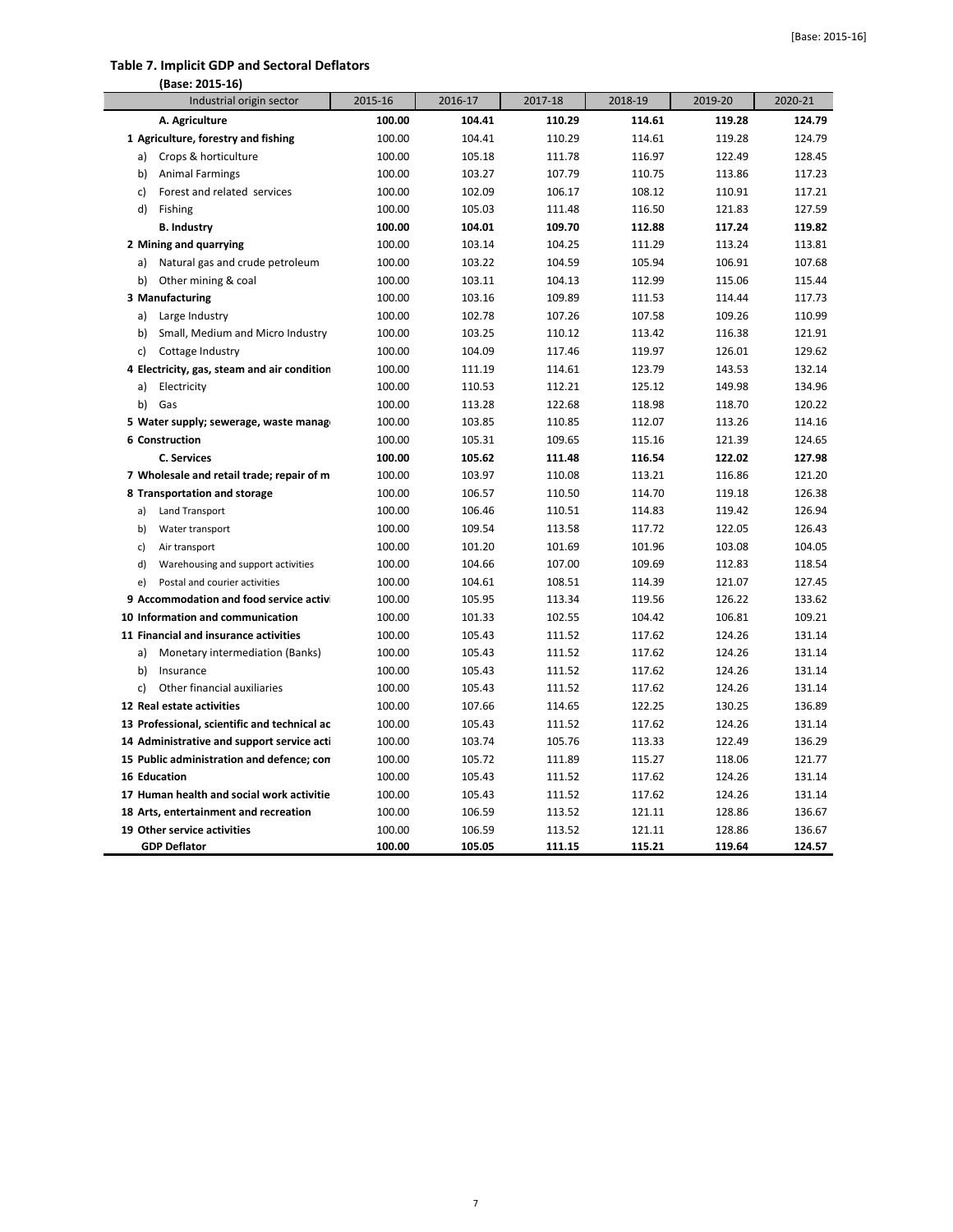## **Table 8. Per capita GDP and GNI at Current Prices**

| (Base: 2015-16) |                 |            |            |            |            |            |            |
|-----------------|-----------------|------------|------------|------------|------------|------------|------------|
|                 |                 | 2015-16    | 2016-17    | 2017-18    | 2018-19    | 2019-20    | 2020-21    |
| GDP             | (Mill.Tk.)      | 20,758,212 | 23,243,073 | 26,392,479 | 29,514,288 | 31,704,694 | 35,301,848 |
| <b>GNI</b>      | (Mill.Tk.)      | 21,730,750 | 24,045,571 | 27,447,912 | 30,723,235 | 33,017,012 | 37,159,966 |
| Population      | (Mill.No.)      | 159.9      | 161.8      | 163.7      | 165.6      | 167.4      | 169.11     |
| Per capita GDP  | (In Tk.)        | 129,828    | 143,698    | 161,274    | 178,280    | 189,361    | 208,751    |
| Per capita GNI  | (In Tk.)        | 135,911    | 148,659    | 167,723    | 185,583    | 197,199    | 219,738    |
| Exchange rate   | (Taka per US\$) | 78.27      | 79.12      | 82.10      | 84.03      | 84.78      | 84.81      |
| GDP             | (Mill. US\$)    | 265,227    | 293,773    | 321,464    | 351,251    | 373,959    | 416,264    |
| <b>GNI</b>      | (Mill. US\$)    | 277,653    | 303,916    | 334,319    | 365,638    | 389,438    | 438,175    |
| Per capita GDP  | (ln US \$)      | 1,659      | 1,816      | 1,964      | 2,122      | 2,234      | 2,462      |
| Per capita GNI  | (ln US \$)      | 1,737      | 1,879      | 2,043      | 2,209      | 2,326      | 2,591      |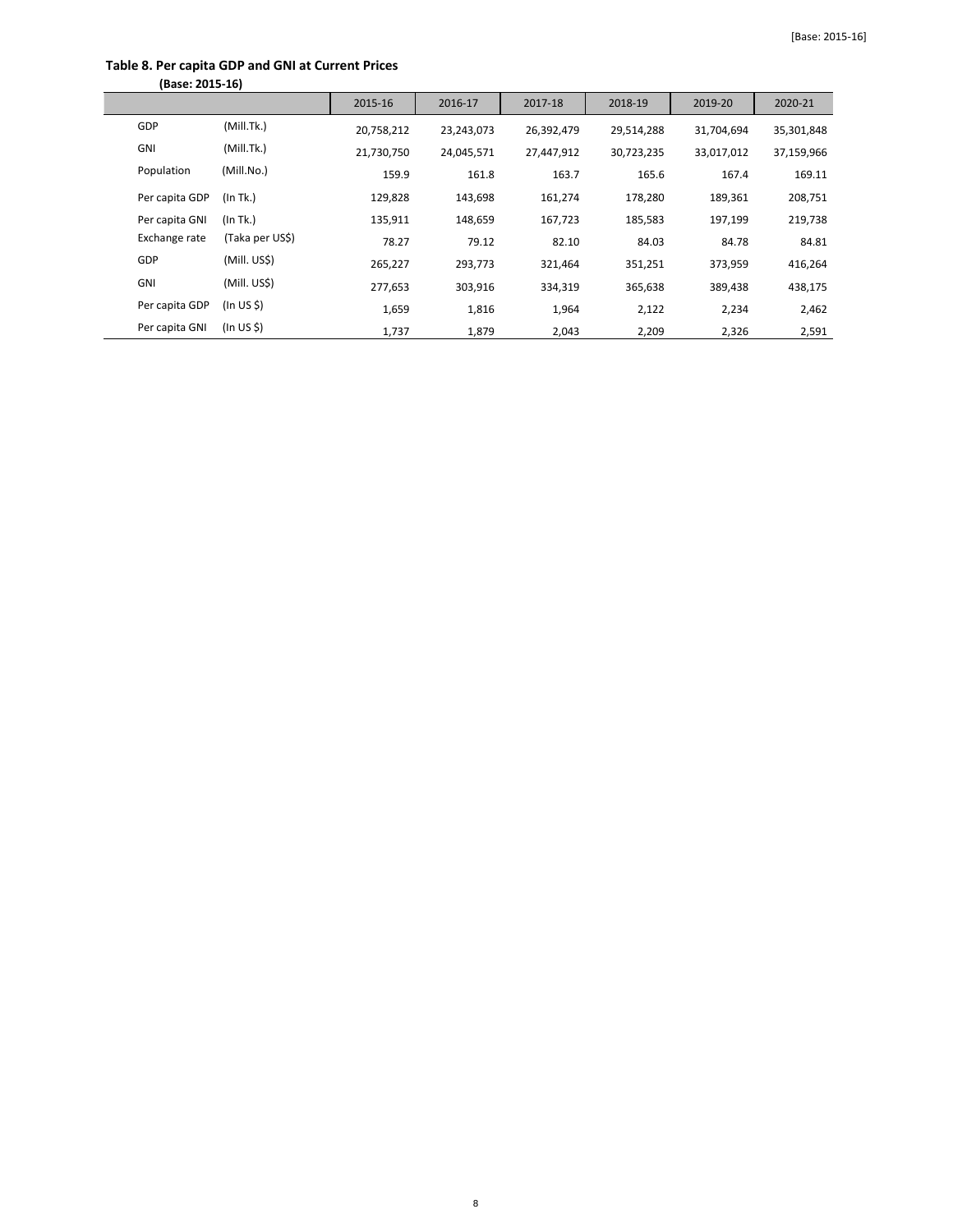| (Base: 2015-16)                                  |            |              |              |              |              | (Million Tk.) |
|--------------------------------------------------|------------|--------------|--------------|--------------|--------------|---------------|
|                                                  | 2015-16    | 2016-17      | 2017-18      | 2018-19      | 2019-20      | 2020-21       |
| Domestic demand $(1)+(2)$                        | 21,374,626 | 24,145,164   | 27,810,126   | 31,087,205   | 33,045,910   | 37,305,907    |
| Consumption (1)                                  | 15,097,392 | 16,952,160   | 19,411,358   | 21,579,552   | 23,119,823   | 26, 355, 718  |
| Private                                          | 13,879,862 | 15,552,385   | 17,838,586   | 19,738,395   | 21,226,670   | 24,278,999    |
| General Govt.                                    | 1,217,531  | 1,399,775    | 1,572,772    | 1,841,157    | 1,893,153    | 2,076,719     |
| Investment (2)                                   | 6,277,233  | 7,193,004    | 8,398,768    | 9,507,653    | 9,926,087    | 10,950,188    |
| Private                                          | 4,920,555  | 5,499,423    | 6,583,344    | 7,452,276    | 7,614,069    | 8,366,820     |
| Public                                           | 1,356,679  | 1,693,581    | 1,815,423    | 2,055,377    | 2,312,017    | 2,583,368     |
| Resource balance (3)-(4)                         | $-724,823$ | $-1,013,453$ | $-1,891,036$ | $-1,590,389$ | $-1,707,574$ | $-2,258,770$  |
| Exports (3)                                      | 2,889,793  | 2,979,703    | 3,345,191    | 3,864,824    | 3,310,854    | 3,764,158     |
| Imports $(4)$                                    | 3,614,616  | 3,993,156    | 5,236,227    | 5,455,213    | 5,018,428    | 6,022,928     |
| Gross Domestic Exp. at m.p.                      | 20,649,803 | 23, 131, 711 | 25,919,090   | 29,496,816   | 31,338,336   | 35,047,137    |
| Gross Domestic Product at m.p.(5)                | 20,758,212 | 23,243,073   | 26,392,479   | 29,514,288   | 31,704,694   | 35,301,848    |
| Statistical Discrepancy (6)                      | 108,409    | 111,362      | 473,389      | 17,472       | 366,358      | 254,711       |
| Net factor income from abroad (7)                | 972,538    | 802,498      | 1,055,433    | 1,208,947    | 1,312,318    | 1,858,118     |
| Gross National Income at m.p. $(8)=(5)+(7)$      | 21,730,750 | 24,045,571   | 27,447,912   | 30,723,235   | 33,017,012   | 37,159,966    |
| Net current transfers from abroad (9)            | 32,489     | 44,164       | 42,125       | 46,551       | 63,694       | 66,536        |
| Gross Disposible National Income $(10)= (8)+(9)$ | 21,763,239 | 24,089,735   | 27,490,037   | 30,769,786   | 33,080,706   | 37,226,502    |
| Gross Domestic saving $(11)= (5)-(1)$            | 5,660,820  | 6,290,913    | 6,981,121    | 7,934,736    | 8,584,871    | 8,946,130     |
| Gross National saving $(12)=(10)-(1)$            | 6,665,847  | 7,137,575    | 8,078,679    | 9,190,234    | 9,960,883    | 10,870,784    |
| Current Account Balance $(13)=(12)-(2)-(6)$      | 280,204    | $-166,791$   | $-793,478$   | $-334,891$   | $-331,562$   | $-334,116$    |
| Memo items: (% of GDP)                           |            |              |              |              |              |               |
| Comsumption                                      | 72.73      | 72.93        | 73.55        | 73.12        | 72.92        | 74.66         |
| Private                                          | 66.86      | 66.91        | 67.59        | 66.88        | 66.95        | 68.78         |
| General Govt.                                    | 5.87       | 6.02         | 5.96         | 6.24         | 5.97         | 5.88          |
| <b>Investment</b>                                | 30.24      | 30.95        | 31.82        | 32.21        | 31.31        | 31.02         |
| Private                                          | 23.70      | 23.66        | 24.94        | 25.25        | 24.02        | 23.70         |
| Public                                           | 6.54       | 7.29         | 6.88         | 6.96         | 7.29         | 7.32          |
| Exports of goods & services                      | 13.92      | 12.82        | 12.67        | 13.09        | 10.44        | 10.66         |
| Imports of goods & services                      | 17.41      | 17.18        | 19.84        | 18.48        | 15.83        | 17.06         |
| Gross Domestic saving                            | 27.27      | 27.07        | 26.45        | 26.88        | 27.08        | 25.34         |
| <b>Gross National saving</b>                     | 32.11      | 30.71        | 30.61        | 31.14        | 31.42        | 30.79         |

# **Table 9: Gross Domestic Product by Expenditure Categories at Current Prices**